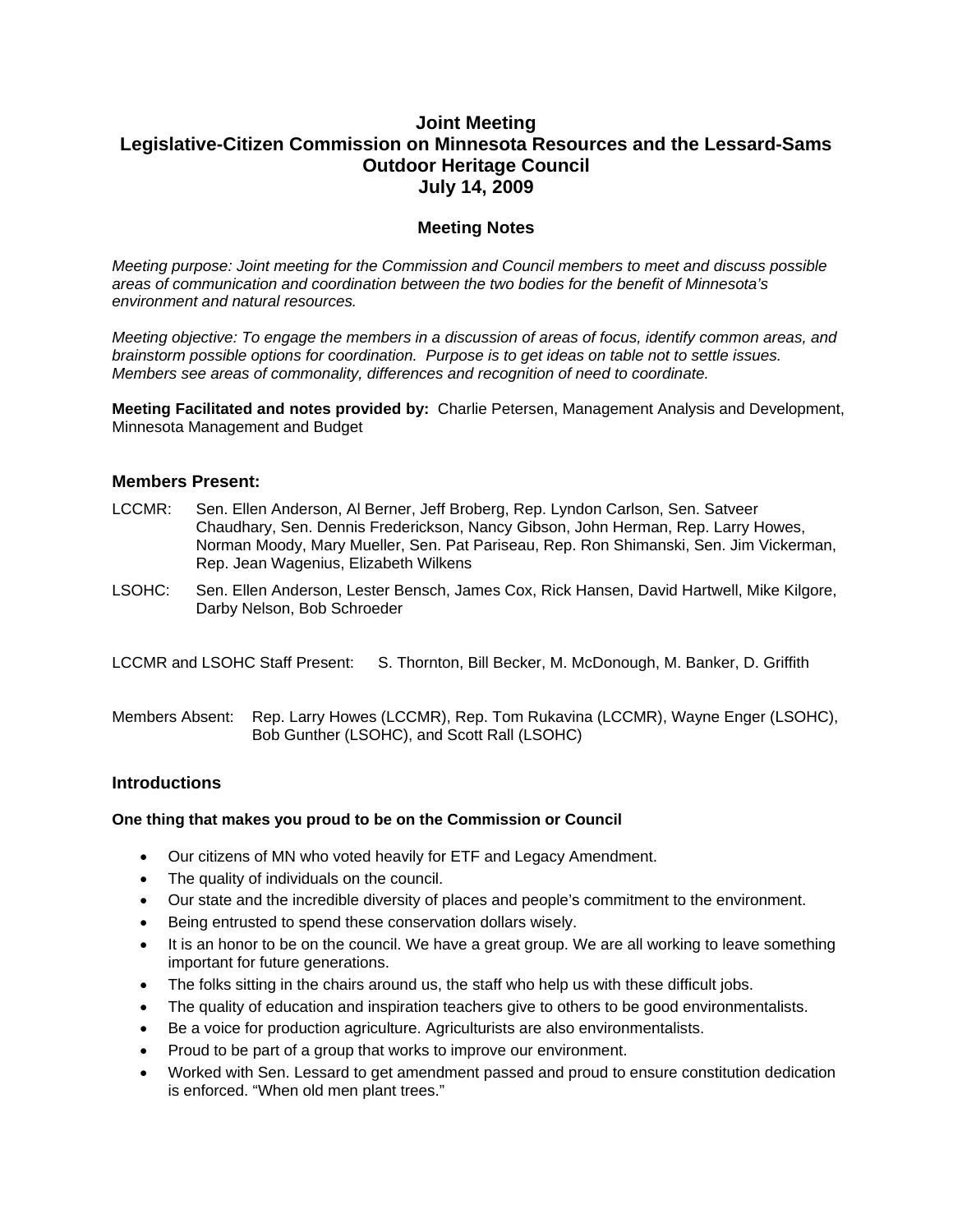- Proud we still have something to save.
- Proud of the recipients and of all the applications we receive.
- Proud to be Minnesotan, they want to protect the environment.
- Proud of all the things written down already.
- My district overwhelming supported the amendments; 4th precinct was 80% in support.
- Addicted to upland bird hunting. Proud of heroes who supported my appointment.
- Proud of lots of things on the list. But also to be from a state that values it resources and also all these people from different perspectives, but we all work so hard to make it happen.
- Proud to be in a position to protect the things we care about.
- Proud of the ideas that come to committee and the staff.
- That senators would entrust me to serve on this committee.
- Want my great grandson to enjoy hunting and fishing like I did.
- The strong support of MN citizens for the environment by support of two constitutional amendments.
- First year recommendations. We followed the constitution and intent of people of MN.

### **Review of constitution and statutes for the Environment and Natural Resources Trust Fund and the Outdoor Heritage Fund**

### **See Attachment #1**

LCCMR – Legislative-Citizen Commission on Minnesota Resources ETF – Environment and Natural Resources Trust Fund LSOHC – Lessard-Sams Outdoor Heritage Council

# **Discussion on similarities and differences of the funds**

### **A. What are the key values in each constitutional purpose?**

- 1. In spite of similar language, the Environment and Natural Resources Trust Fund (ETF) is viewed as having a much broader purpose, that includes baseline data gathering for long-term planning, scientific research: cutting edge and practical application, demonstration, acquisition, energy research and development projects. Much broader mandate than LSOHC where funding is used for habitat acquisition. (LCCMR)
- 2. Education.
- 3. Emerging issues money given to Board of Water and Soil Resources (BWSR) to look at CRP lands that LSOHC could buy, in hopes that it will help the LSOHC. Example of LCCMR providing research to LSOHC with its deeper pockets to acquire. (LCCMR)
- 4. Acquired land must remain open to access for hunting and fishing, unless legislation says otherwise. (LSOHC)
- 5. What happens if you buy shoreland for fishing but can't hunt on it due to homes nearby? (LCCMR)
- 6. Ran into this with aquatic management acquisitions. DNR commissioner can close some AMA lands. (LSOHC)
- 7. On that same issue, about access, unless otherwise provided by law. Lots of laws prohibit fishing and hunting. Does local ordinance come into play? (LCCMR)
- 8. Response This point may be litigated. AMA must be open to hunting and fishing if they have capacity. What constitutes applicable other laws: some disagreement. I think a general law or specific law will close it down. I read it narrowly. So no local ordinance would apply. (Senate Research)
- 9. Does that preclude a city from coming in with a specific request? (LCCMR)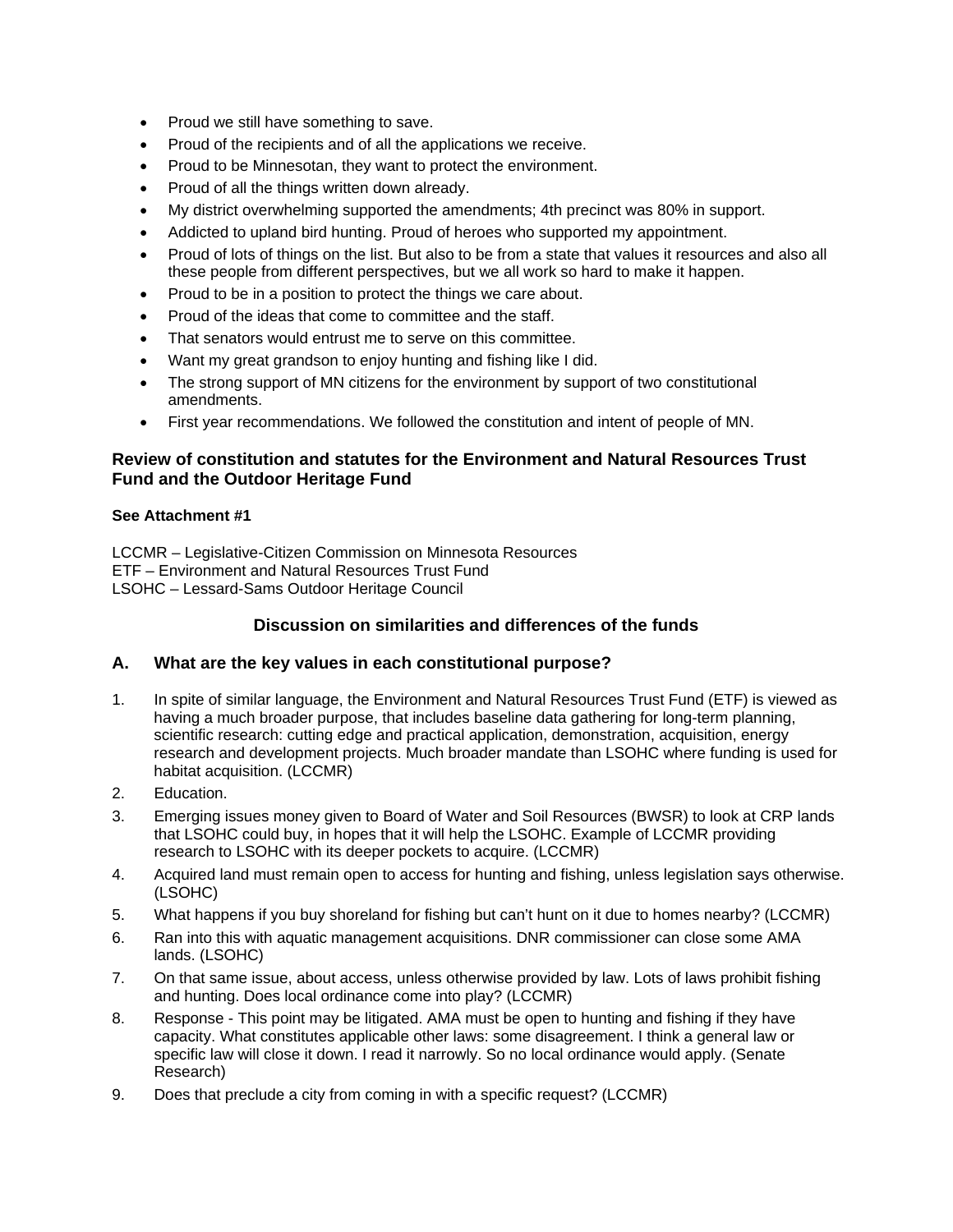- 10. Response No, they can make a specific request. Cities restrict discharge, not hunting. (Senate Research)
- 11. It is unique to have constitutional amendments that took ten years to hash out and many authors. Trying to interpret legislative intent would be a nightmare. When I explain it to people, yes hunting and fishing needs to be available unless any government authority restricts it. No clear answer. (LCCMR - LSOHC)
- 12. The ETF, we do have much greater flexibility in the land we can buy. There will be some properties that don't fit Outdoor Heritage Fund or Parks and Trails funding, like the arboretum. If LSOHC sees something fabulous but can't buy, tell us. (LCCMR)
- 13. Both funds provide critical habitat for wide diversity of wildlife. (LCCMR)
- 14. I'd like to ask staff and Sen. Anderson about legislative intent. You don't go back ten years on intent, instead look at the bill that was passed and when it was passed. If a bill wasn't passed, then there's no legislative intent. (LCCMR)
- 15. Both funds: make good investments, well thought out and good returns. (LCCMR)
- 16. The way both are written, we have to pick specific different types of territories, but both are intended to be all encompassing, border to border. (LCCMR - LSOHC)
- 17. LCCMR has specifically air, but we also target wetlands, forests. (LCCMR)
- 18. Both funds talk about money appropriated by law. Neither commission nor council has the authority to spend. (LSOHC)
- 19. To add to a previous point, we are narrowly focused on fish, game and wildlife. (LSOHC)
- 20. Term "other natural resources" in LCCMR, it is defined broadly. Legacy Amendment captures historical properties in the cultural piece, but historic properties are also defined as natural resources for the ETF in M.S. 116P. (LCCMR)
- 21. Quantity piece: more of wetlands, but also quality piece is important to both funds. (LSOHC)
- 22. Besides trails, I love arts. That is what sold quite a bit of this. (LCCMR)
- 23. LSOHC has provision to spend money by ecological regions and sub-regions. (LCCMR)
- 24. Additional values not explicitly stated. These groups proposing become springboards in other forums. We can't fund them all but by application that makes them known to others (idea generator). (LCCMR)
- 25. The most important value: they are in our constitution. Outdoor Heritage: key word only. To add to a previous point, program to encourage local conservation activities. (LSOHC)
- 26. Shared value: we do many projects that provide multiple benefits. Critical habitats provide water benefits and education benefits. Carbon credits. (LCCMR)
- 27. Relates to an earlier comment: leverage, how much other money is brought to the table. If we give you a dollar, can you come up with another dollar? (LCCMR)
- 28. Both dedications have a term limit. (LSOHC)
- 29. On ETF, the term is how long the lottery feeds it. The ETF continues in perpetuity. LSOHC money expires at the end. (LCCMR)

### **B. What are the key areas of focus for you?**

- 1. The basic data and science that we can provide that allows us to make wise decisions. (LCCMR)
- 2. Land asset management and outdoor and environmental education. (LCCMR)
- 3. Making sure the future is better than it is now. (LCCMR LSOHC)
- 4. Balance between the various charges we have and balancing geographically for benefits all over the state. (LSOHC)
- 5. I'm concerned because in my area there's been the push for SWCDs to push for being the all power to tell you what to do with your land. (LCCMR)
- 6. Prioritize along with the balancing. (LSOHC)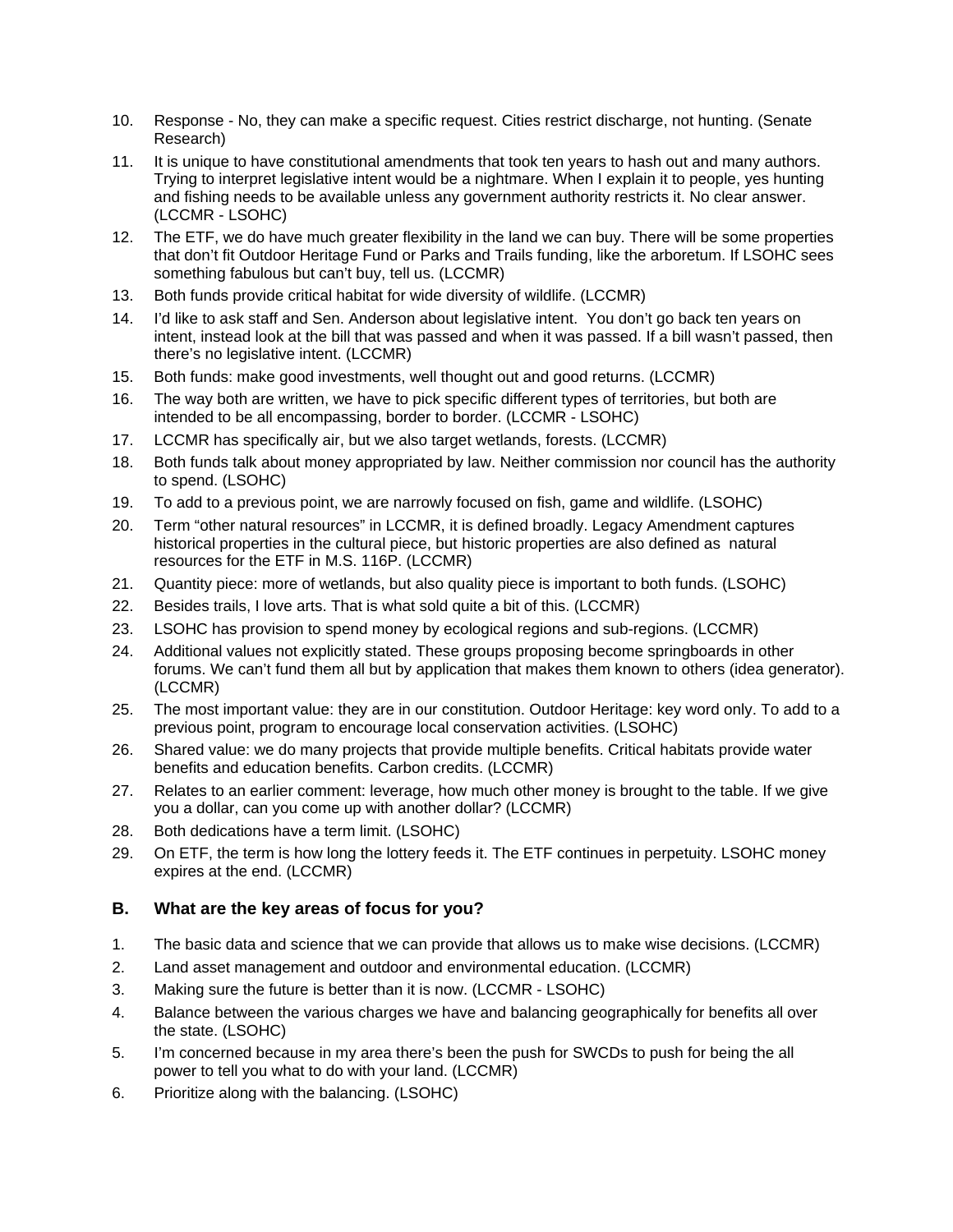- 7. Parks and trails, but I want balance, the whole state. (LCCMR)
- 8. I agree with previous statements, balance is a high priority, geographically and across all environmental needs. (LCCMR)
- 9. Critical habitat. (LSOHC)
- 10. Prevent fragmentation in critical habitat in wildlife corridors. (LCCMR)
- 11. Making investments where conservation needs are the greatest. (LSOHC)
- 12. Make decision on five things: 1) trying to get leverage: economic or make something happen; 2) protect areas under immediate threat; 3) buy rare and ignored (i.e. rock outcroppings in Minnesota; 4) best practices, demo and 5) research- things only LCCMR can do. (LCCMR)
- 13. Constitution clarifies focus, hard to decide but protection by acquisition. We will never have another chance on some of these properties. If we don't get it now, we never will. (LSOHC)
- 14. Accountability: do they do what they say they are going to do. Auditability. (LSOHC)
- 15. Environmental education that is proactive rather than reactive. That allows the next generation to be proactive. We shouldn't be using money to have to fix the problems. (LCCMR)
- 16. Best return on investment. (LCCMR)
- 17. Diverse habitat types. Discussion at LCCMR on tree diseases. (LCCMR)
- 18. Increase our focus to define the targets more specifically, like shallow lakes, that USGS is doing. Look at geological opportunity. Protect before it is destroyed. Define target more specifically, focus on where we are going to get best return by looking at geographical opportunity. (LSOHC)
- 19. Timeliness. I'm glad to see we are both on a one year time cycle. If land is cheap, let's get it. But may not lead to equal opportunity all over, but it will work out in the end. (LCCMR)
- 20. Water as the giver of life. (LCCMR)
- 21. Research, no place else in the legislative process for research. Research is our venture capital for the future. (LCCMR)
- 22. To ensure that there is clearly defined mission and avoid mission drift, be faithful to the Constitution. (LSOHC)

# **C. Where do you see areas of common focus between the two funds?**

- 1. Critical habitat. We look at land and water protection. Our number one priority, to ensure ecosystem integrity. (LCCMR)
- 2. Our council has not been given authority for research, but some of the LCCMR plans, we'd like to see that and be able to implement. The two complement each other. (LSOHC)
- 3. Common focus: both in the business of protecting. But protecting requires knowledge. For example the rock outcrop issue: if we didn't do the research, we couldn't have protected it. LSOHC is being too narrow. If you don't have a map of the resources, how do you protect? (LCCMR)
- 4. Both funds mention fish and wildlife specifically, in terms of protecting conserving and enhancing. (LCCMR - LSOHC)
- 5. Recreation, defined in a lot of different terms. (LCCMR)
- 6. The access and use by the public for recreation. Both funds have an important element of that. Getting outside. (LCCMR)
- 7. Clean, drinkable water, quality and quantity, because it is short in some parts of the state. (LCCMR)
- 8. Critical habitat implies protecting the state's biology. Be explicit not implicit. Protect state's biological heritage, the plants. (LCCMR)
- 9. LCCMR and LSOHC have an interest in base resource conservation of the land. (LCCMR)
- 10. Be ecologically based, what was said earlier: critical habitats and communities. (LCCMR)
- 11. Restoration of critical habitat. (LCCMR)
- 12. Pleased to hear someone from LSOHC to speak about quality. That is an emerging area. (LCCMR)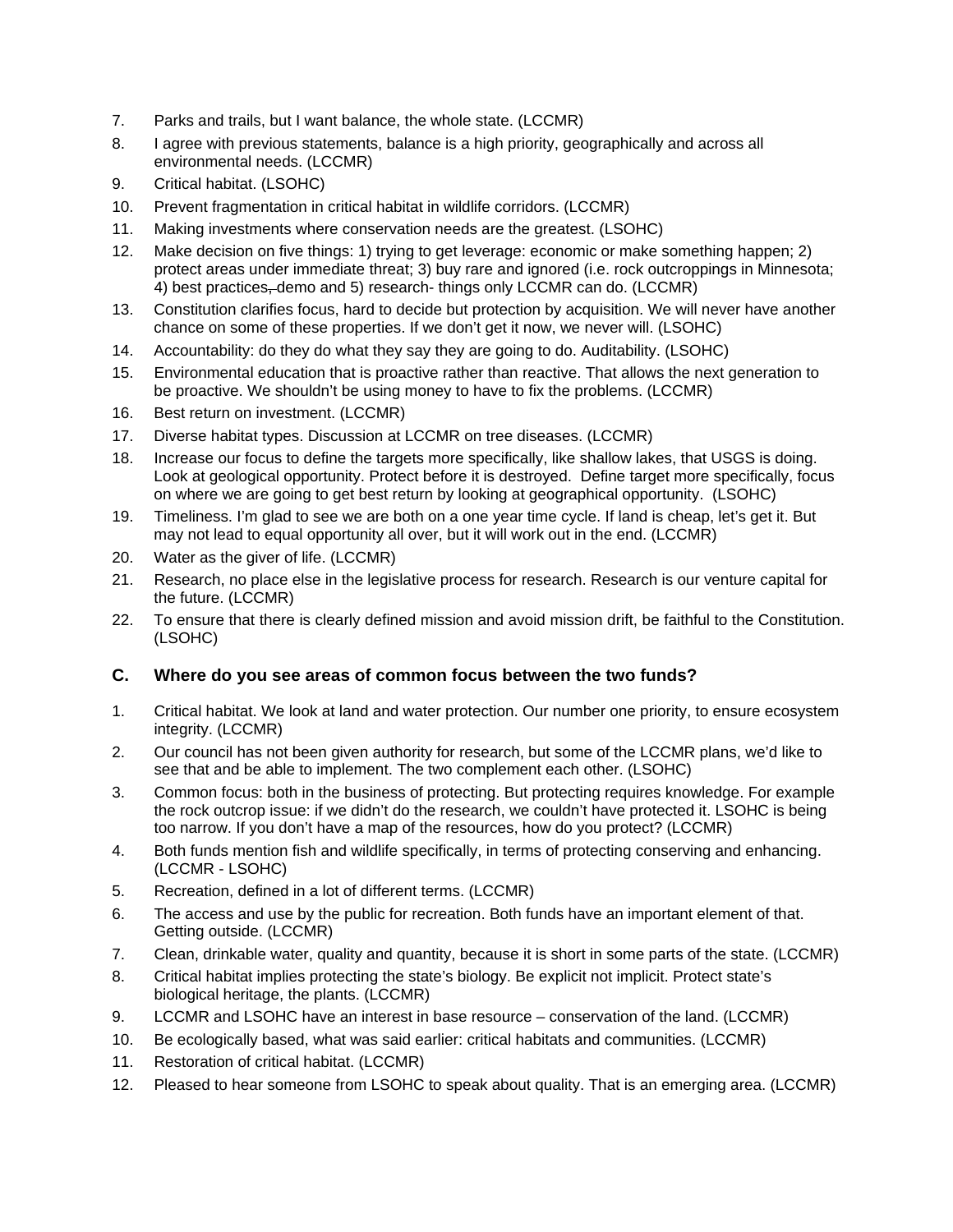- 13. Enhancement is in both LCCMR and LSOHC. If you have a piece of property, adding outlying areas, very close to restoration. (LCCMR)
- 14. Enhancement is the most interesting word. It opens up to so much more. Where do you do the baseline research for county biological survey? Enhancement allows you to do more. As LSOHC gets further into restoration, it could rely on LCCMR research, or support best practices because LSOHC has more money. (LCCMR)
- 15. Add to the previous definition of enhancement, the notion of diversity. (LCCMR)
- 16. Was talking about ecological decision making, that we understand the land and make decisions on ecological information. (LCCMR)
- 17. Shouldn't we talk about the interesting thing? I would say the LSOHC focus is to buy land and easements. LCCMR focus has been much more bifurcated with research and best practices, with some land acquisition. We've had some hot discussions whether we would do more research to help LSOHC make decisions. But some on LCCMR would say we would supplant if we move away from our historic focus on land purchases. (LCCMR)
- 18. LCCMR does protection and restoration. What percent is restoration? (LCCMR)
- 19. Response 65% has been lately restoration. (LCCMR Staff)
- 20. Point of clarification. I hear that LSOHC is focused on protection here and in other places. We had one large project for acquisition. Take out that one project and we have more money in restoration. (LSOHC)
- 21. Restoration is a type of protection. If you don't restore, then you could lose them forever.
- 22. Rather than a common focus, I'd say a common interest. We should tell the public where we are common. LSOHC had some project proposals better for the LCCMR. We have a common interest in making sure public understand the differences. Don't write down all the words, because that expands our mission. It doesn't serve the public interest to be everything for everybody. (LSOHC)

# **D. Where do you see differences?**

- 1. A comment was made on LCCMR's broad focus. Research and application is not mission of LSOHC. What we do with the Outdoor Heritage Fund follows what we learn from research, whoever funds it. We rely on the professionals' judgment and the research they have done. Not LSOHC role to make determination of best approach. We rely on the professionals. (LSOHC)
- 2. LCCMR doesn't acquire land; you don't hold title to lands. You are relying on the professionals just as LSOHC does. Certainly LCCMR funds research that results in recommendations for professionals to employ. (LSOHC)
- 3. This comment briefly touched on it. LSOHC cannot deal with education. LCCMR can. I plead with LCCMR folks to take education seriously. LSOHC will put lots of money into land and restoration, but it will be wasted if behavioral changes don't happen, in the long haul. A significant need that we can't touch. (LSOHC)
- 4. I'm not seeing those differences, having problems. It's pulled out of thin air: which fund can do research. The funds have the same language. I'm having real trouble if we can't agree on the language we are reading. (LCCMR - LSOHC)
- 5. A brief history lesson. When ETF was established, this was a sportsmen driven group to have money on preservation, enhancement and protecting resources. The public's perception, right or wrong, is that LCCMR has deviated from the goal to the point where they are not getting the biggest investment for their dollar back into the natural resources. This is the prime reason why the Outdoor Heritage Fund was funded, because sportspeople did not believe enough money was going to the environment. That is why the very, very important word in the OHC was the word "only." "Spent only to restore, protect and enhance wetlands, forests, prairies, habitat for game, fish and wildlife." That is the main difference in the generality from the LCCMR to specificity of OHC. That is what the public perceives. (LSOHC)
- 6. LCCMR does have a thorough peer review process for research. (LCCMR)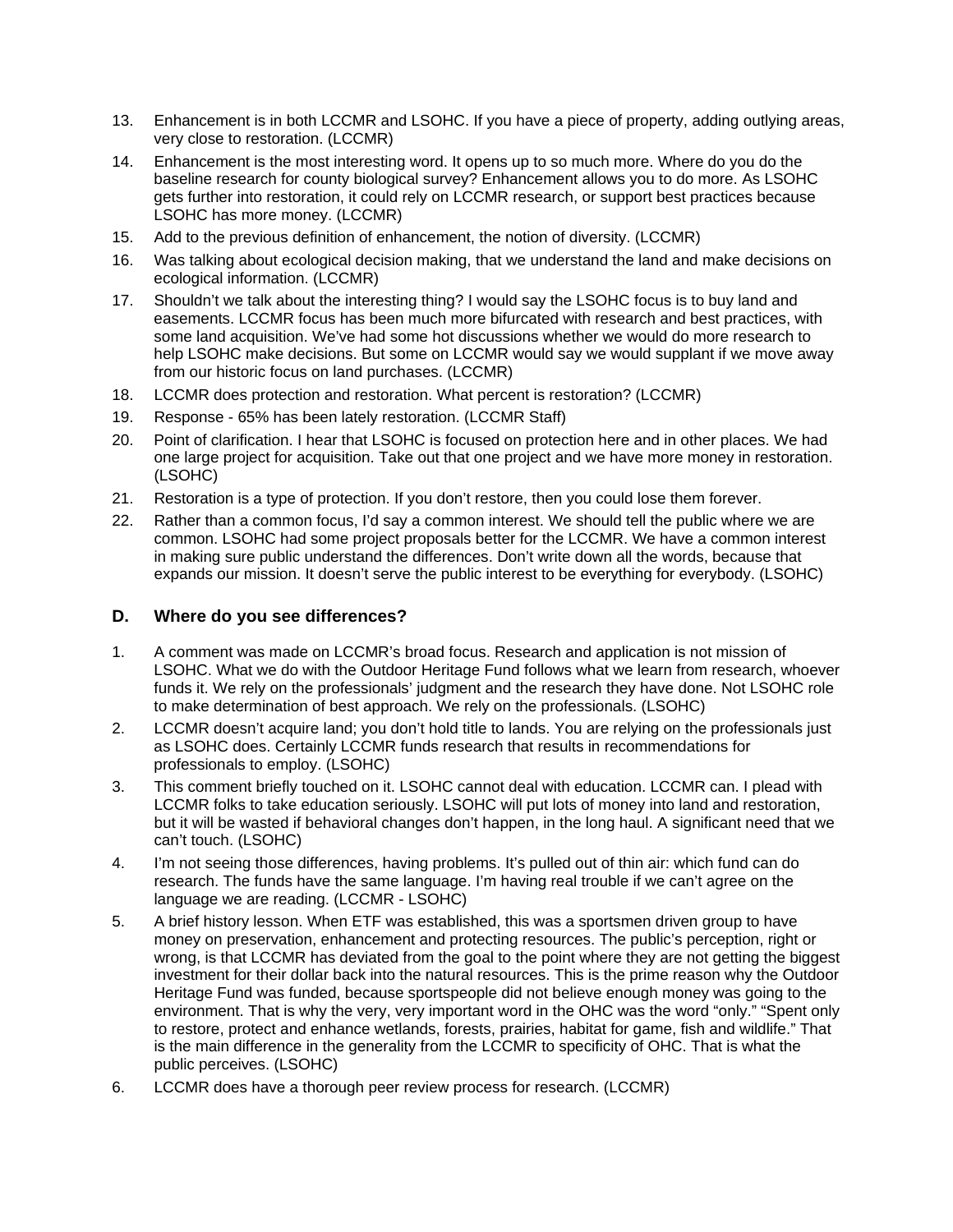- 7. We are making things up that it doesn't say. The whole state voted not just the hunting and fishing groups. I don't agree with the previous statement that LCCMR was not giving adequate funds to environment. Hook and bully crowd is what I'm hearing. (LCCMR)
- 8. In the ETF constitution amendment, there are broad areas of what the funding is intended for. To understand, you need to know what the citizens understood when voting for it and what the authors said of the intent. If you go back and read or listen to Sen. Moe and Rep. Munger, you will hear them talk about environmental education and other areas that are not specifically detailed in the constitutional amendment. That is where it comes from because that is what the authors said. That it is for the broad scope of environmental issues. (LCCMR)
- 9. When we look at the LSOHC and LCCMR in 20 to 30 years, who will be the people protecting and preventing further degradation? That is what environmental education does; it sets up a system of future protection. Not a stretch to say protection includes outreach and education. That is what I look at in each proposal: how will they protect and prevent for the next generation. (LCCMR)
- 10. When LCCMR restores a piece of land or water body it is open to public, available for hunting and fishing, bird watching, berry picking and also environmental education. I don't see them as different. If focus of LSOHC is to purchase and restore. Making it available for hunting and fishing also makes it available for other use and water quality. (LCCMR)
- 11. Looking at the ETF statute, LCCMR has a much broader charge. (LCCMR)
- 12. Reacting to people's comments that the LSOHC can't be used for education: narrowing ourselves by starting out. We may reach that conclusion. But that is not prohibited for those purposes. (LCCMR - LSOHC)
- 13. Need clarity for the public. Agreements over the definitions will change. But we need clarity on the definitions for the public. (LCCMR)
- 14. Do you think the public is satisfied to performance of LCCMR? (LSOHC)
- 15. Response: I don't know a lot about public opinion, but I hear a lot of misconceptions. At one time I was one of those critics, saying there was mission drift. LCCMR funds energy. Ten years ago we didn't see that as environmental protection. The public is driving that, they give input through the RFP. (LCCMR)
- 16. There was a sense of dissatisfaction from some, not that LCCMR wasn't spending the money appropriately, but that there wasn't enough of it on land acquisition. Maybe 40-50 percent of the dollars on various types of lands. Some of us didn't think it went very far. Some of us also thought that we didn't know enough about conservation and what worked. So we thought be more aggressive on research and dovetail with LSOHC and Parks and Trails, which spent lot of their money on maintenance and education. LCCMR is also talking about whether we are supplanting our land acquisition. We shift things around. LSOHC will do land acquisition on an unprecedented scale. Could LCCMR spend less on acquisition and increase research to help both LSOHC and LCCMR? I voted for the amendment because people wanted stable funding for arts, buying land for protection, recreational land, and water quality. No one disagrees you have a mandate to buy land. How can we best leverage the dollars? (LCCMR)
- 17. Public didn't realize we aren't getting all the Lottery money. That is where people were sold down the river: all profits of lottery were to go to ETF. (LCCMR)
- 18. LCCMR really does want more places to recreate and hunt. But that said, I'll be teaching a class at camp. If we don't do the education, we won't have future hunters. We need land where the education institutions are and restore wetlands where the people can see it. Ag lands can have wetlands on them. All kinds of things that can be done. (LCCMR)
- 19. The legislature has asked the LSOHC to create a 25 and 10 year plan that will be guide. (LSOHC)
- 20. An earlier comment said that the language is basically the same. ETF has education language that LSOHC has nothing comparable. Yes, protection can encompass lots of things. But then you get an inch deep and a mile wide. If we go down that path, then we will end up with a whole lot less of conservation on the land. (LSOHC)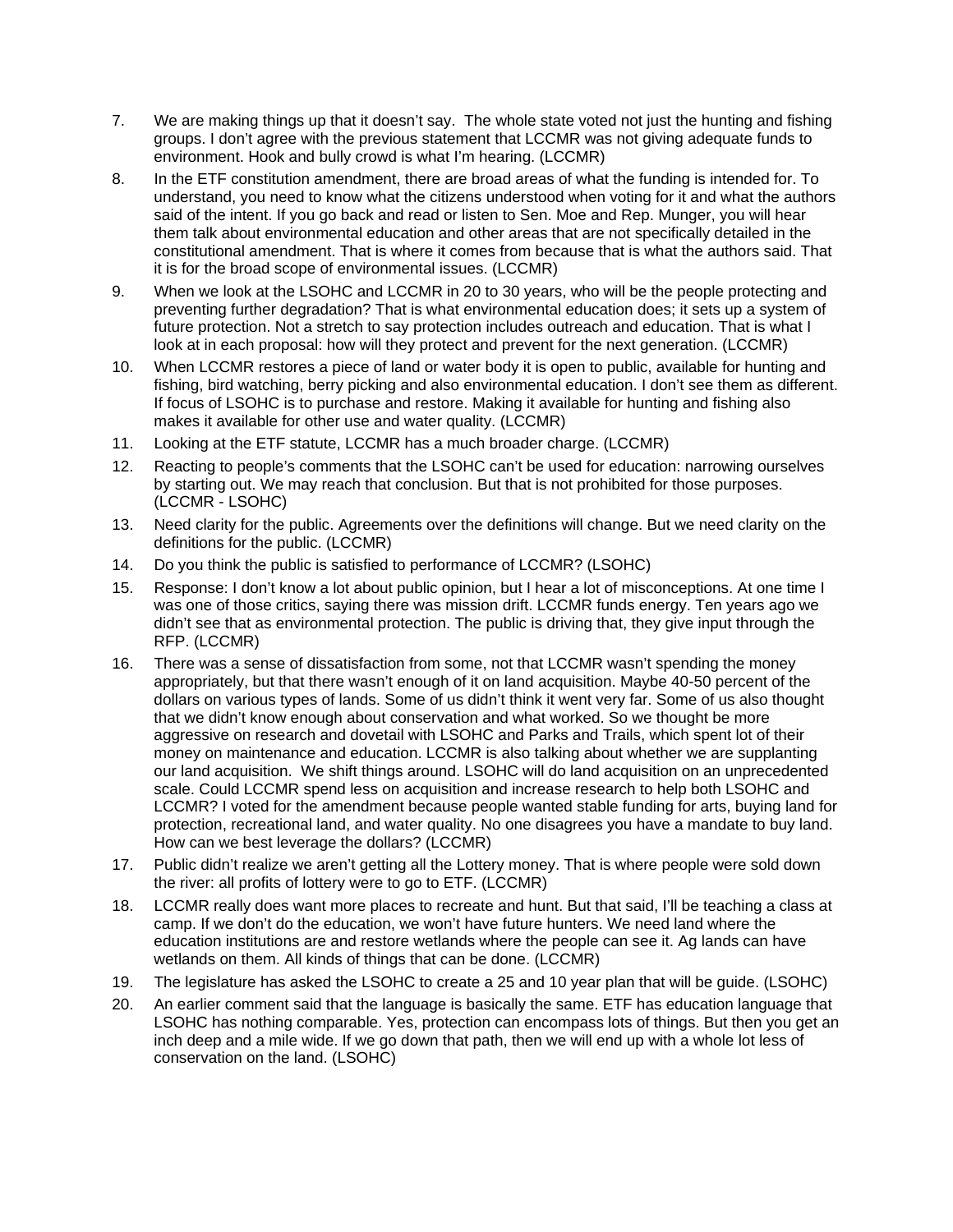### **Key differences identified:**

- Research and inventory
- Environmental education
- The broad intent and where the terms come from, a difference of opinion and understanding of where the terms come from.
- History; LCCMR has a sense of history and getting into operational details. LSOHC has much shorter history, a lot shorter time frame for things to evolve or not evolve, for the cement to harden.

# **Ideas of areas to communication and coordinate**

#### **What ideas of areas do you see where the two entities could coordinate and communicate with each other for the benefit of the public and Minnesota resources?**

- 1. As previously mentioned, Council is developing a framework for 25 years plus year plan. As we get into this, we will see if we are achieving the goals. This is a great opportunity for us to work together. We want to tell public if we are getting to the point where we want to be. (LSOHC)
- 2. Because the LCCMR funds data collection and research, perhaps meet together to hear the results from the presenters, rather than have them present twice. (LCCMR)
- 3. As it relates to making the best decision, professionals may need new inventory. LCCMR could fund that through our RFP. (LCCMR)
- 4. When LCCMR looks at the additional information. What works? For example, people ask how much spent in MN River Basin and that we don't see any changes. Need to retest to see what works and what doesn't work. (LCCMR)
- 5. During the intense review of projects from stakeholders, some of them were clearly outside the scope of constitutional intent. But rather than have them drop off to oblivion, have another channel for them. (LSOHC)
- 6. Have a common website for the two entities so public can figure out which fund can help. Some people have a hard time figuring out what is available. (LCCMR)
- 7. From a practical standpoint, when Council reviews projects, would have been great to work with LCCMR to have two sets of money for big projects like RIM. (LSOHC)
- 8. The new website already created in statute. (LCCMR)
- 9. From a backward perspective: If there are lands that LSOHC wants to protect, they come to LCCMR to see if these lands are worth protecting. What sort of data or priority list is on these projects? (LCCMR)
- 10. Like these ideas but I fear we will be perpetually out of sync. We need to figure out how the years are going to work. It could create a lot of work for applicants. (LCCMR)
- 11. An early advocate for this kind of meeting: Communication was a big concern of mine. Gave us an opportunity to get to know each other. But set time aside at future meetings to discuss how we communicate and coordinate. Also at staff level and with the legislative committees and division chairs where legislation goes through. (LCCMR)
- 12. Good for each group to know what each are doing. LCCMR discussed this morning Scientific and Natural Areas and where they fit. If they don't fit with LSOHC and they drop out, who makes sure they don't get left behind? If we don't coordinate ourselves, then the legislative committees will have to do it, the overlaps and the omissions. Once LSOHC gets strategic plan in place, then we should communicate with LCCMR. We need to try to stay connected, so it's not thrown back to legislature. (LCCMR - LSOHC)
- 13. Legislators do not see these funds as silos the way members might. All four funds could contribute to different parts of a big project. (LCCMR)